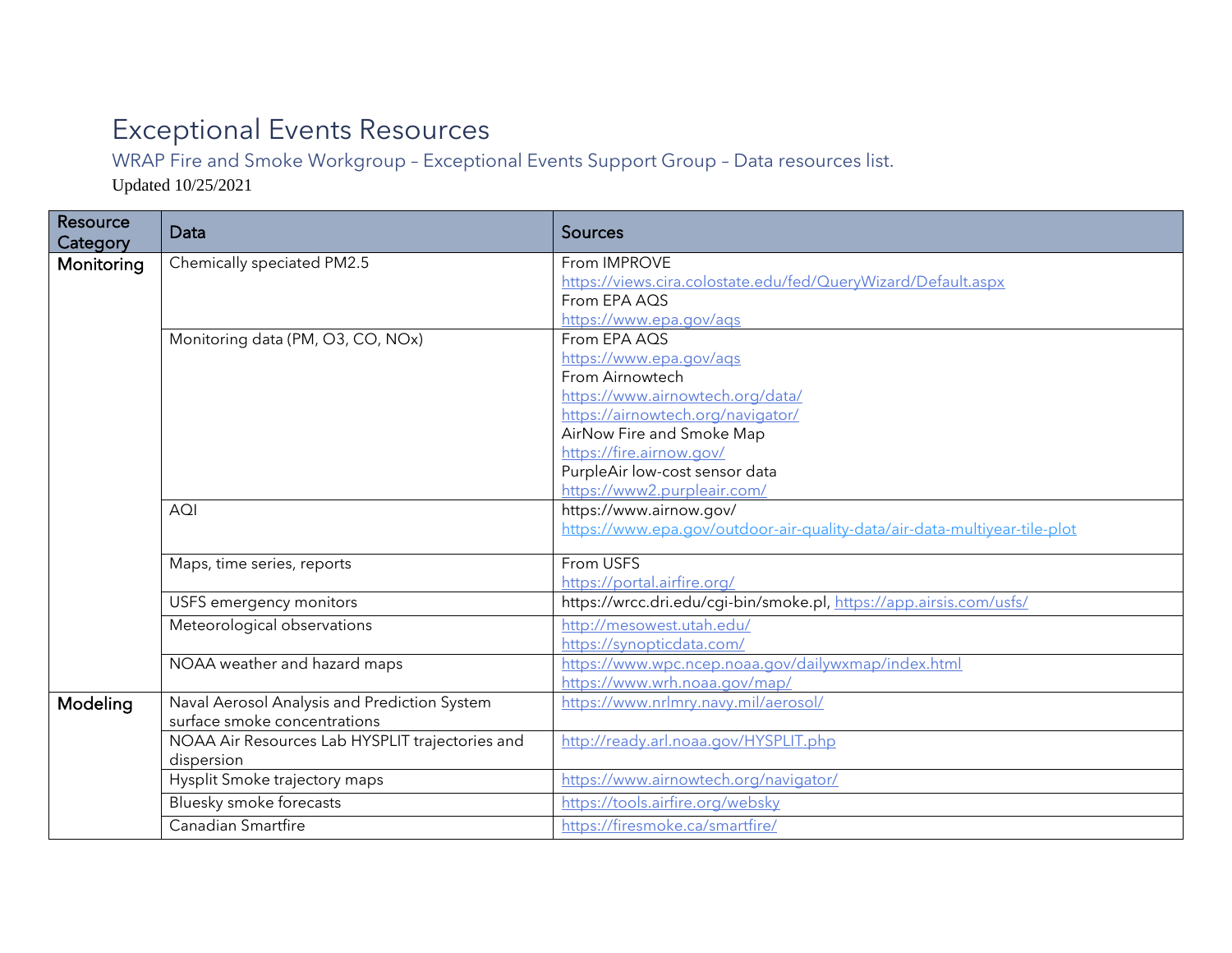| Resource<br>Category | Data                                                                                | <b>Sources</b>                                                                                                                                                                                                 |
|----------------------|-------------------------------------------------------------------------------------|----------------------------------------------------------------------------------------------------------------------------------------------------------------------------------------------------------------|
|                      | NOAA NCEP North American Regional Reanalysis<br>Meteorological Data                 | https://psl.noaa.gov/data/gridded/data.narr.html                                                                                                                                                               |
|                      | NOAA High-Resolution Rapid Refresh (HRRR) Smoke<br>products                         | https://rapidrefresh.noaa.gov/hrrr/HRRRsmoke/<br>https://hwp-viz.gsd.esrl.noaa.gov/smoke/index.html                                                                                                            |
|                      | FINN - daily fire emissions product                                                 | https://www2.acom.ucar.edu/modeling/finn-fire-inventory-ncar                                                                                                                                                   |
| <b>Satellite</b>     | Calipso aerosol analysis                                                            | https://eosweb.larc.nasa.gov/project/CALIPSO                                                                                                                                                                   |
|                      | Aerosol optical depth (AOD)                                                         | https://www.star.nesdis.noaa.gov/smcd/spb/ag/index.php<br>http://www.ssd.noaa.gov/PS/FIRE/GASP/gasp-west.html<br>https://worldview.earthdata.nasa.gov/                                                         |
|                      | Absorbing Aerosol Index                                                             | https://www.temis.nl/airpollution/absaai/                                                                                                                                                                      |
|                      | Imagery                                                                             | https://worldview.earthdata.nasa.gov/<br>http://ge.ssec.wisc.edu/modis-today/index.php<br>https://www.star.nesdis.noaa.gov/smcd/spb/aq/index.php<br>https://www.star.nesdis.noaa.gov/smcd/spb/ag/AerosolWatch/ |
|                      |                                                                                     | https://www.star.nesdis.noaa.gov/GOES/index.php<br>https://www.star.nesdis.noaa.gov/jpss/mapper/<br>https://www.ospo.noaa.gov/Products/land/hms.html#events                                                    |
|                      | HMS smoke polygons                                                                  | http://satepsanone.nesdis.noaa.gov/FIRE/fire.html                                                                                                                                                              |
|                      | Enhanced fire and smoke products                                                    | https://www.star.nesdis.noaa.gov/smcd/spb/ag/eidea/                                                                                                                                                            |
|                      | NASA Fire Information for Resource Management<br>System (FIRMS)                     | https://earthdata.nasa.gov/earth-observation-data/near-real-time/firms                                                                                                                                         |
| Fire                 | Incident reports                                                                    | https://inciweb.nwcg.gov/                                                                                                                                                                                      |
|                      | <b>HMS</b> fire detects                                                             | https://fsapps.nwcg.gov/afm/                                                                                                                                                                                   |
|                      | Fire emissions                                                                      | https://playground.airfire.org/login.php?next=/index.php                                                                                                                                                       |
|                      | Interagency Wildland Fire Air Quality Response<br>Program: data, tools, and reports | https://wildlandfiresmoke.net/<br>https://portal.airfire.org/                                                                                                                                                  |
|                      | Fire/smoke cameras                                                                  | http://www.alertwildfire.org/                                                                                                                                                                                  |
|                      | Burn area shapefiles                                                                | https://fsapps.nwcg.gov/ravg/data-access                                                                                                                                                                       |
|                      | California Fire/Smoke Information                                                   | https://www.fire.ca.gov/incidents/<br>http://californiasmokeinfo.blogspot.com/                                                                                                                                 |
|                      | Canadian Wildland Fire Information System                                           | https://cwfis.cfs.nrcan.gc.ca/home                                                                                                                                                                             |
|                      | Global Fire information                                                             | https://www.globalfiredata.org/<br>https://qwis.jrc.ec.europa.eu/                                                                                                                                              |